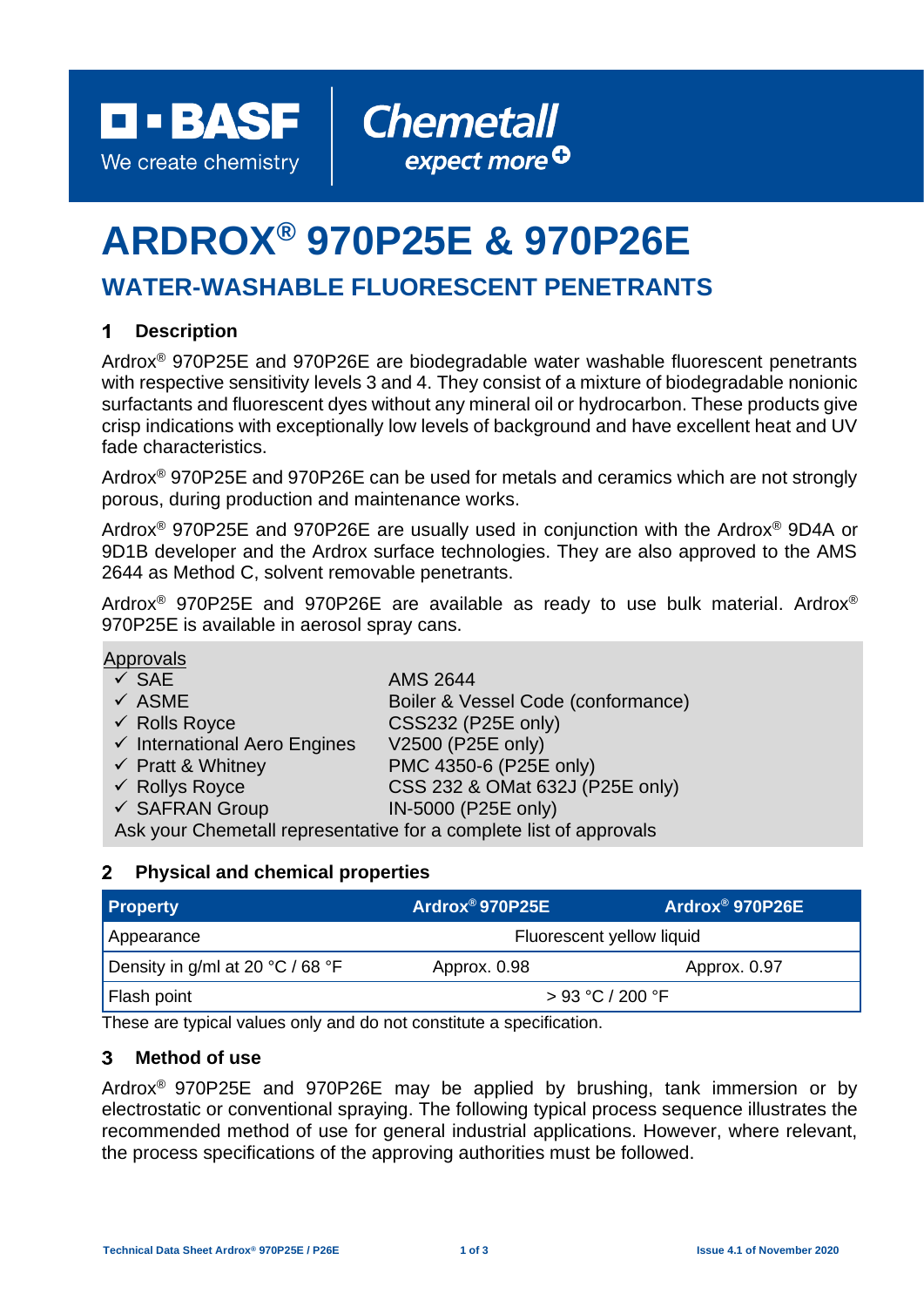**D - BASF** 

We create chemistry

### **3.1 Pre-Cleaning**

All surface contamination such as rust, paint residues, grease, scale etc. must be completely removed. Ensure that the component is completely dry and not too hot or cold (10-50°C / 50- 122°F).

expect more<sup>Q</sup>

**Chemetall** 

### **3.2 Penetrant Application**

Apply penetrant to the surface and leave for a suitable dwell period. Allow components to drain as necessary. The combined application and drainage period should be at least 10 minutes. If the drain time exceeds 1 hour, the penetrant should be re-applied to the surface.

### **3.3 Cleaning**

Penetrant removal by water washing:  $15 - 35^{\circ}$ C ( $59^{\circ}$ F –  $95^{\circ}$ F) for 30 seconds up to 2 minutes at 0.8–1.7 bar (10-25 psi).

Use one or a combination of the following methods:

- a) air agitated water rinse tank
- b) spray rinse tank
- c) manual spray rinse

The times given are a rough guide only. Practical trials should be carried out to find the optimum.

### **3.4 Drying**

Dry in air recirculating oven at 50–60°C (122–140°F), typically for 10 minutes. Longer times may be required for larger components. To assist drying, clean, filtered, low pressure, compressed air (1.7 bar/25 psi maximum) can be used prior to oven drying. Use the minimum oven time required to obtain thoroughly dry components.

### **3.5 Development**

Apply developer Ardrox<sup>®</sup> 9D4A or Ardrox<sup>®</sup> 9D1B and allow 10 – 30 developing time before evaluation.

### **3.6 Inspection**

When applicable, low pressure, clean filtered air at 0.3 bar/5 psi (maximum) should be used to remove excess powder prior to inspection under black (UV) light, (1000 µW/cm<sup>2</sup> minimum) in a darkened area.

#### $\blacktriangle$ **Effects on material**

When Ardrox® 970P25E and 970P26E are used in the prescribed manner, no significant corrosion is likely to occur on commonly used constructional metals.

These products may stain or soften some plastics and rubbers and, where appropriate, a compatibility test should be carried out.

#### **Storage** 5.

Store Ardrox® 970P25E and 970P26E in tightly closed container, cool, dry and away from sources of heat and avoid direct exposure to sunlight. Shelf-life is 36 months.